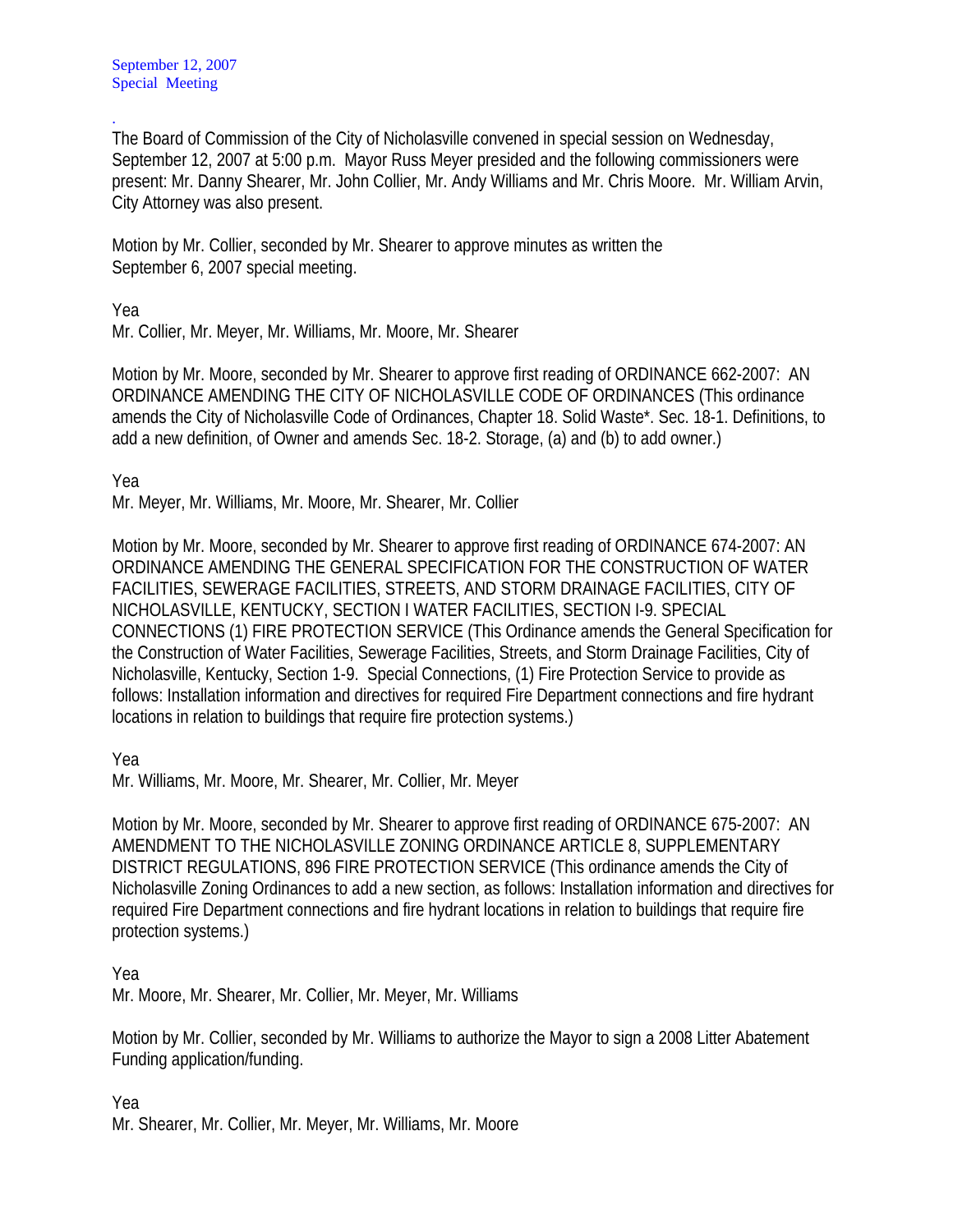. Motion by Mr. Collier, seconded by Mr. Williams to authorize the Mayor to sign an Amended Memorandum of Agreement between the City of Nicholasville and TCF2, LLC, Local Enterprises Inc.

Yea

Mr. Collier, Mr. Meyer, Mr. Williams, Mr. Moore, Mr. Shearer

Motion by Mr. Collier, seconded by Mr. Williams to authorize the Mayor to sign a Collateral Security Agreement between the City of Nicholasville and First Southern National Bank.

Yea

Mr. Meyer, Mr. Williams, Mr. Moore, Mr. Shearer, Mr. Collier

Motion by Mr. Collier, seconded by Mr. Shearer to sign Amendment No. 1, Professional Agreement North End Sanitary Sewer Extension Project between the City of Nicholasville and HDR Engineering, Inc. (formally Quest Engineering).

Yea

Mr. Williams, Mr. Moore, Mr. Shearer, Mr. Collier, Mr. Meyer

Motion by Mr. Collier, seconded by Mr. Shearer to authorize the Mayor to sign Resolution 091207:

 WHEREAS, the Kentucky Division of Water, prior to reviewing construction plans for water and sewer projects, requires an availability letter from applicable jurisdictions in which the proposed improvements are to be constructed;

 WHEREAS, the City of Nicholasville has the need from time to time, to design and construct water and sewer projects;

 NOW THEREFORE BE IT KNOWN BY ALL THESE MEN PRESENTS that the Mayor be authorized to sign letters of water and sewer availability for projects to be designed and constructed by the City of Nicholasville.

Yea

Mr. Moore, Mr. Shearer, Mr. Collier, Mr. Meyer, Mr. Williams

Motion by Mr. Shearer, seconded by Mr. Williams to authorize the Mayor to sign a Proclamation for MDA as follows:

## *Proclamation for*

## *MDA*

## *WEEK OF SEPTEMBER 17, 2007*

WHEREAS, The City of Nicholasville has declared the week of September 17<sup>th</sup> as Muscular Disability Awareness Week: and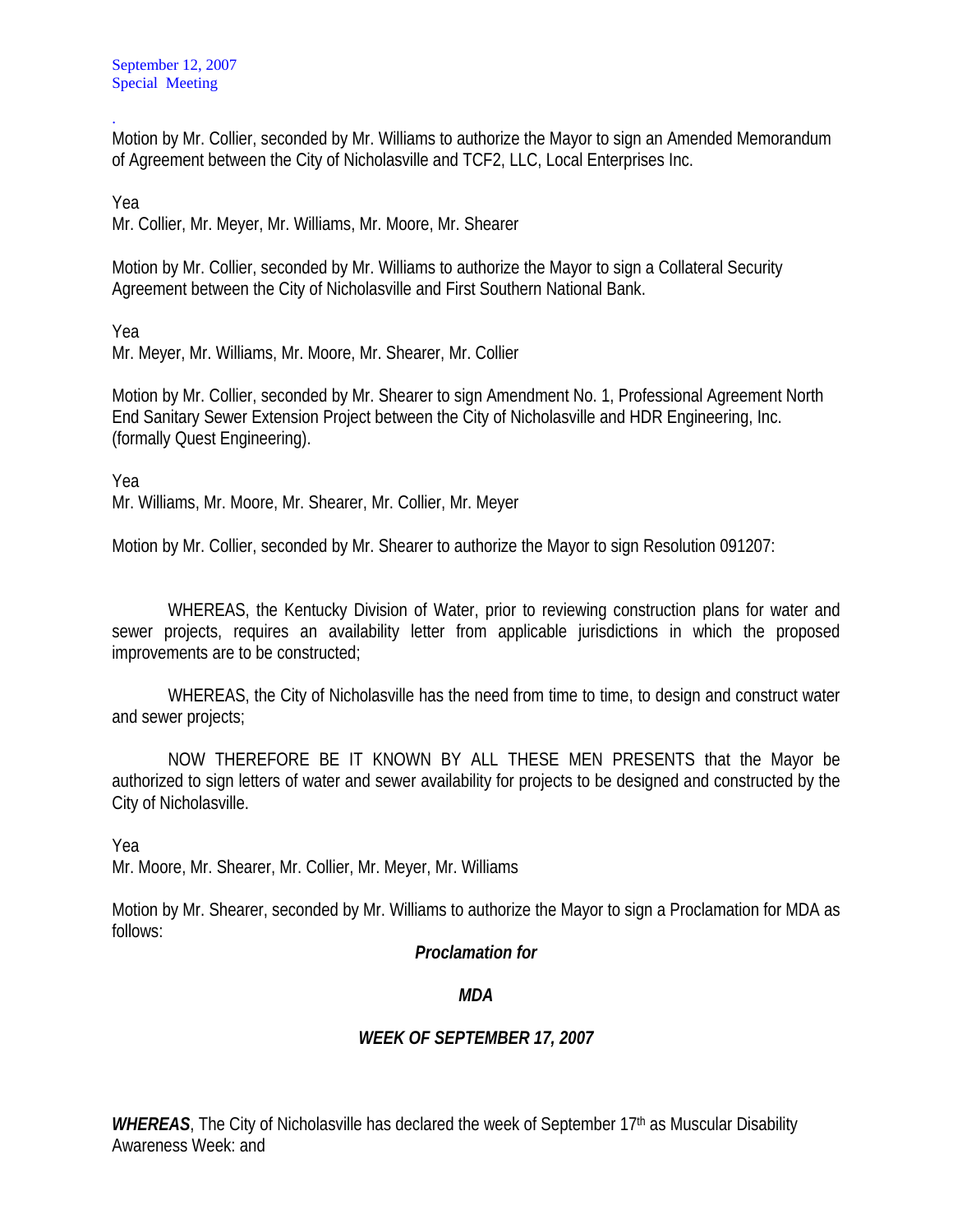.

*WHEREAS,* public and private school educators, along with childcare providers throughout the state, are participating in the Muscular Dystrophy Association Hop-A-Thon; and Lock-Ups not counting the Jerry Lewis National Telethon which had our city/county represented;

*WHEREAS*, this program is designed to increase disability awareness in classrooms and support the Muscular Dystrophy Association and its City and State clients; and

*WHEREAS*, last year, students in preschool through first grade raised money for the Muscular Dystrophy Association; and

*WHEREAS*, all pledges and donations raised during this event provide funds to help purchase wheelchairs, leg braces and speech communication devices; and

*WHEREAS,* these funds also support research programs, a children's summer camp, flu shots for people with neuromuscular diseases, clinic visits and physical, occupational and respiratory consultations,

*NOW THEREFORE,* I, Russell Meyer, Mayor of the City of Nicholasville hereby do Proclaim the Week of September 17, 2007 as Muscular Disability Awareness Week.

Yea

Mr. Shearer, Mr. Collier, Mr. Meyer, Mr. Williams, Mr. Moore

Motion by Mr. Collier, seconded by Mr. Williams to make the following appointments:

- Occupation License Code Committee Mayor Meyer, Commissioner Moore, Tom Calkins, Laurie Young and Leanne Holland
- \* Tourism appointment and reappointments Denise Nelson to replace the unexpired term of Nancy Stone with the term expiring August 2008 and reappoint Bobby McIntyre and Sandy McIntosh with terms expiring 2010.
- Audit Communication Board Mayor Meyer, Tom Calkins, Laurie Young

Yea

Mr. Collier, Mr. Meyer, Mr. Williams, Mr. Moore, Mr. Shearer

Motion by Mr. Shearer, seconded Mr. Williams to celebrate Trick or Treat for October 31, 2007, Wednesday from 6:00 to 8:00 p.m.

Yea

Mr. Meyer, Mr. Williams, Mr. Moore, Mr. Shearer, Mr. Collier

Motion by Mr. Williams, seconded by Mr. Shearer to approve accounts payable as listed in the amount of \$1,325,671.52.

The meeting adjourned at 5:37 p.m.

Roberta Warren, City Clerk